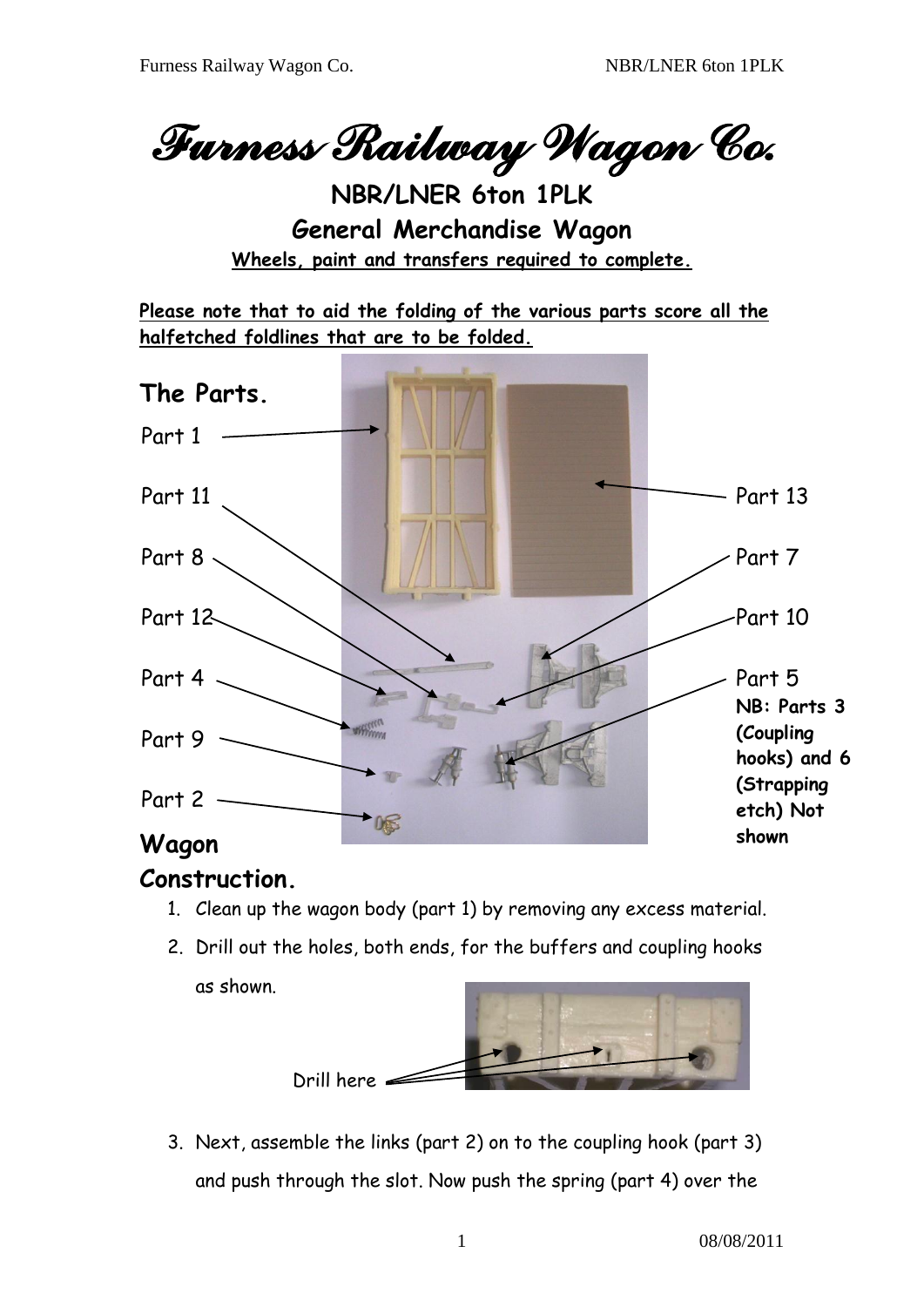back of the back of the coupling hook and bend the tags over to secure the spring in place. Then fix the four buffers (part 5) into the holes in the buffer beam using two part epoxy. As shown. Repeat for the other end.



- 4. Next punch out the rivets on the strapping etch (part 6) and glue to the wagon as shown.
- 5. Assemble a wheel set, 2 x W-iron's (part 7),  $2 \times$  bearing's and  $1 \times$ wheel/axle unit, do not glue the bearings into the W-irons at this stage. Again using two-part epoxy resin, glue the assembled wheel set onto the sole-bars so that they are square and

line up with the rivets as shown on the drawing.





6. Repeat for the

other wheel set. Use a straight edge across the back of the wheels to aid getting these parallel and square to the chassis.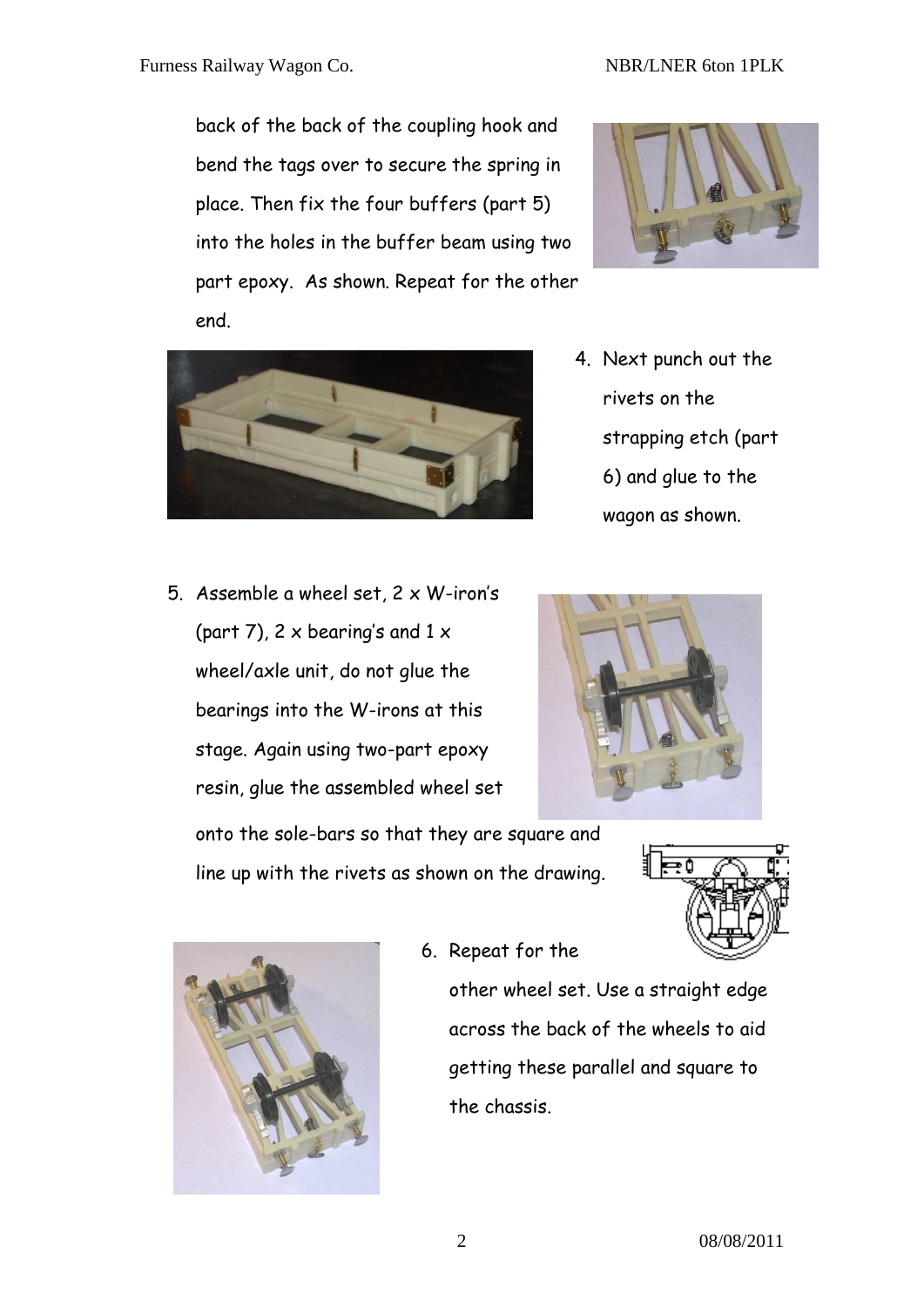7. Glue the brake gear pivot (part 9) on to one side of the wagon only as shown. Then glue the brake block (part 8) to the inside of the sole-bar as shown making sure that the brake block does not foul the wheels. Then attach the pull rod support bar (Part 10).



8. Next fix the brake lever (part 11) and ratchet casting (part 12) to the sole-bar



and to the out side of the brake gear pivot as shown.

- 9. These wagons were later fitted with brakes on both sides if you are modelling a later period you may want to repeat stages 7 and 8 for the other side.
- 10. Finally cut to size and fit the strip of embossed plastikard (part 13) to form the floor. You are now ready to paint the model in the livery of your choice.

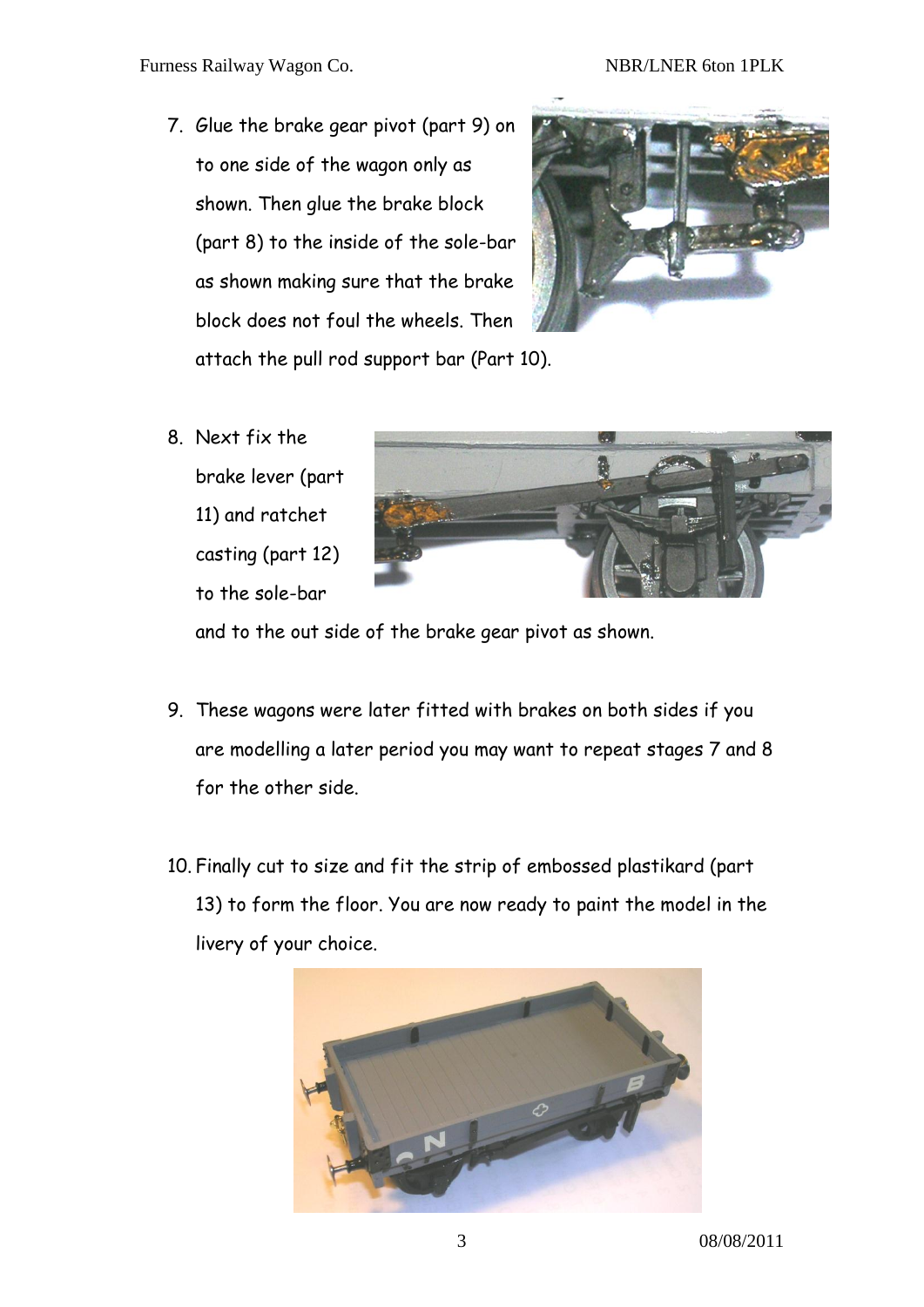## **History of the Wagon**

This kit represents the standard North British Railway 1 plank low sided open wagon. They were built between 1880 and 1899 and came from various suppliers including the railway company's own works. The wagons were rated at 6 tons and mainly used to transport 'Pig Iron' and general merchandise around the North British's system. However wagons of this type where photographed as far away as northern Scotland and south west England.

The only wagon number known is 3513 by the North British Railway. Some of the wagons were absorbed into the LNER but only a few would have been in service by 1930. These would have been renumbered by adding 70,000 to the original number. In North British Railway days the wagons would have been painted grey and in some cases the iron work would have been picked out in black. Originally these wagons would have had a small symbol in the centre and the wagon's number painted on a cast plate on the sole-bar. This would have been changed to large 'N' on the left hand side, large 'B' on the right hand side with the a symbol remaining in the centre and the wagon's number painted on a cast plate on the sole-bar. The wagons would have been repainted grey from 1923 to 1935.

4 08/08/2011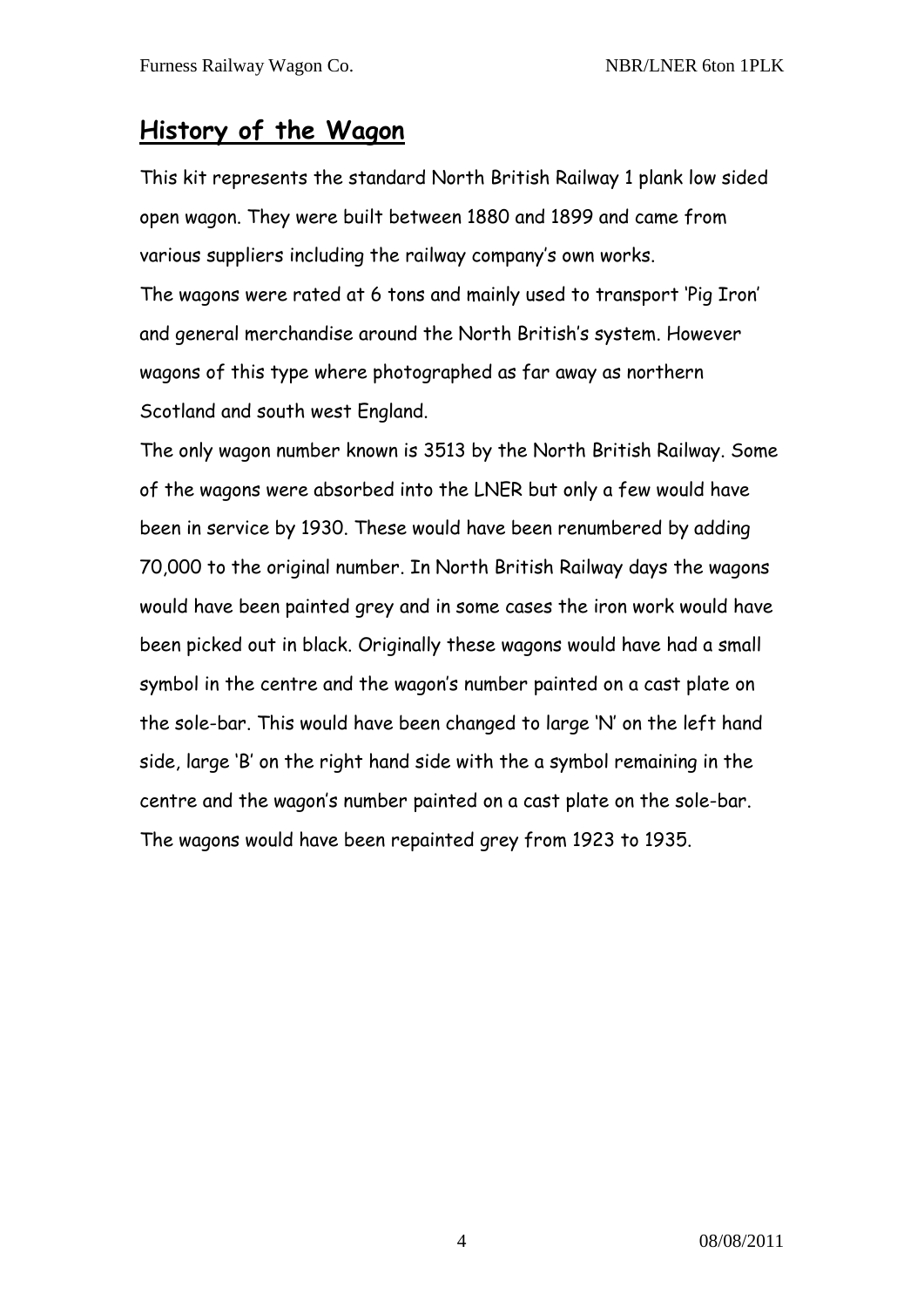## **Liveries**